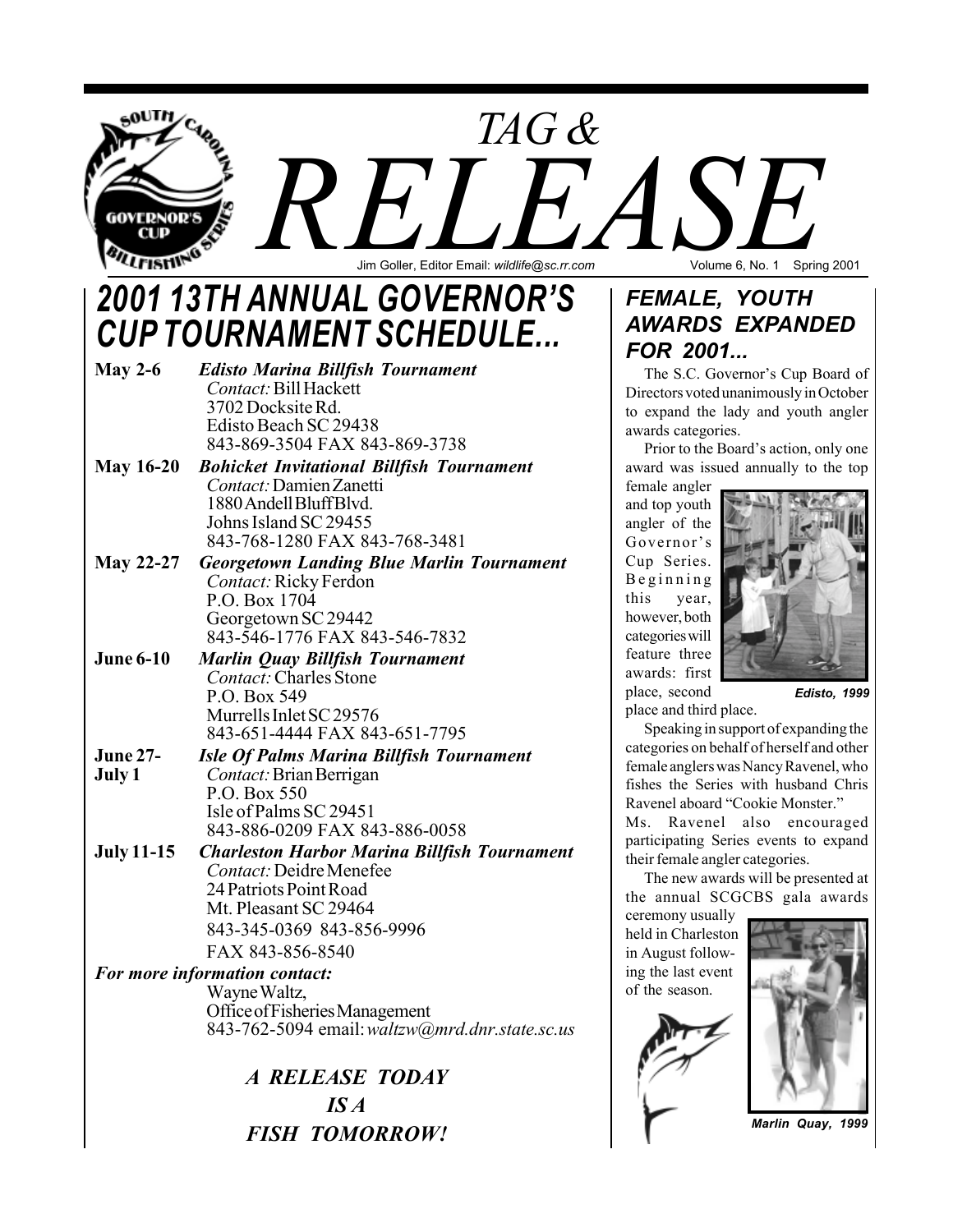

## *FROM THE CHAIR...*

### *The Series*...

25 October 2000 The Honorable Ernest F. Hollings U. S. Senate 125 Russell Senate Office Building Washington, DC 20510 Dear Senator Hollings:

The Governor's Cup Billfishing Series Advisory Board understands that the U. S. Senate is currently considering legislation (S. 1911) that would take measures to eliminate pelagic longline fishing on the Charleston Bump. We understand that there are provisions of S. 1911 that, if the legislation were to pass, could leave vulnerable the resources of the Charleston Bump to indiscriminate harvesting by pelagic longline fishing gear.

On behalf of the South Carolina Governor's Cup Billfishing Series Advisory Board, I strongly encourage your support by whatever regulatory or statutory measures are necessary to protect the fisheries resources off the coast of South Carolina. Further, we urge you to work towards a vessel buy-back program that will dramatically reduce (if not eliminate) pelagic longline fishing off our coast. We are encouraged by your concern for our marine fisheries, and we thank you for your continued efforts to ensure the long-term sustainability of our valuable marine resources.

Kind Personal Regards, Robert H. Hood, Chairman SCGCBS Advisory Board cc: John V. Miglarese, SCDNR SCGCBS Advisory Board SCGCBS Tournament Committee



*Bobby Hood, Chairman* SCGCBS, Charleston

## *DIRECT LINES...*

*What Do You Think?*

The Governor's Cup Tournament Committee and Board of Directors met last October. As is typical with the fall meetings, we reviewed the rules and tried to address some concerns and problems that came to light during the 2000 Series. Before the Board of Directors meets again to take action on items that may impact the rules and scoring structure. The Board of Directors would like to know how the participants feel about some of these items. Your feedback, whether positive and negative is important and will be considered before a decision is made. Listed below are some items that are to be considered. If you have an opinion one way or the other or additional suggestions, please contact me preferably by writing or e-mail, so I can document it for the Board. Thanks: Wayne Waltz, PO Box 12559, Charleston, SC 29422; waltzw@mrd.dnr.state.sc.us; fax (843)

762-5412, phone (843) 762-5094.

**1. Lie Detector tests?** There is an impression that some participants have been stretching the rules. Should the Governor's Cup administer random polygraphs to some of the winning boats to keep everyone honest or is this just a perceived problem and we need to re-emphasize the honor system and continue as usual with our signed affidavit requirement for tag and release and landed fish ?

**2. Should White Marlin and Sailfish be Tag and Release Only?** Presently, the Governor's Cup will count points for landed White marlin and sailfish. The reason for this is so if someone catches a state record it will be accepted in the series. Should we discontinue this and classify whites and sails as T&R only ?

**3. Should the Series be Tag and Release Only?** The series is an umbrella event. The Governors Cup does not control individual tournaments. As long as the tournaments abide by our general guidelines, they have a good deal of flexibility. Tournaments will probably always include a category for landed Blue Marlin, but should the Governors Cup do away with the Landed Blue Marlin category points and only count points for Tagged Fish?

**4. In lieu of a T&R only Series as outlined above in 3, should the Series adjust the points per fish to favor T&R over landed fish?** Over the past few years, winning boats have all landed fish, while those that tag and release only never seem to get as many points. One way to further encourage Tag and Release is to increase the points for Tag and Released fish giving them a better chance to win . Another way to equalize this would be to cap the points for landed Blue Marlin at 300.

**5. Should the Series incorporate tagged Tuna, Dolphin and Wahoo (TDW) into the overall Series Billfish points?** In an effort to encourage conservation of the more popular "meat" fish we have established the Blue Water Conservation Award. During the 2000 series, very few TDW were tagged. To increase the incentive to tag these fish it has been suggested that in addition to the Bluewater Conservation Award, we give boats credit, in some manner, to the overall Billfish Awards if they tag these fish.

#### *What Do You Think ?*

*Wayne Waltz* Office of Fisheries Management email: *waltzw@mrd.dnr.state.sc.us*

### *2000 RECAP...*

*Boats Participating: 132 Billfish Caught: 64 Billfish Tagged & Released: 59 Billfish Weighed: 5 Tag and Release Rate: 92%*

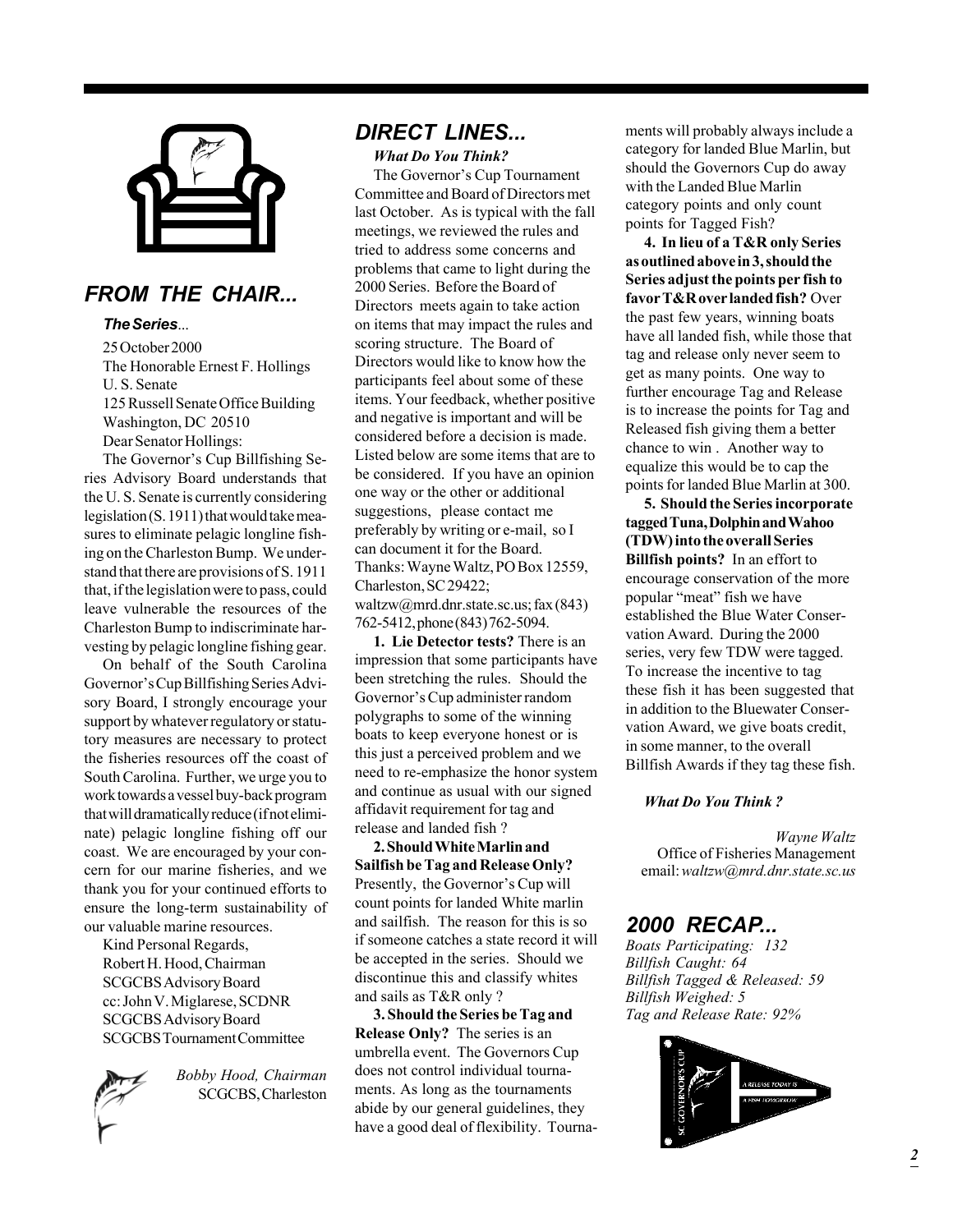## *2001 Governorís Cup Board of Directors*

Robert H. Hood, Chairman, Charleston The Honorable Carroll A. Campbell, Jr., ex officio, Georgetown William B. Cox, Jr., Orangeburg Furman R. Cullum, Charleston John C. L. Darby, Charleston Larry Duncan, ex officio, Walterboro G. Manly Eubank, Charleston Michael Larrow, Ridgeland Smyth McKissick, Easley Dr. John V. Miglarese, ex officio, Charleston Bony H. Peace III, Georgetown Bert L. Pooser III, Columbia Paul R. Rabe, Old Mill Creek, Illinois Dr. Paul A. Sandifer, ex officio, Columbia

## *2001 Governorís Cup Tournament Committee*

J. Stan Hurteau, Chairman, Charleston Buddy Aimar, Charleston Michael M. Altine, Charleston Brian Berrigan, ex officio, Isle of Palms Ricky Ferdon, ex officio, Georgetown Henry J. Finch, Isle of Palms Mike Glaesner, Charleston Diedre Menefee, ex officio, Charleston Bill Hackett, ex officio, Edisto Beach Miles Hanckel, Charleston William L. Hiott, Jr., Charleston Tomi Pulliam, Charleston Michael Stone, ex officio, Johnsonville Susie Watson, North Myrtle Beach Damien Zanetti, ex officio, Johns Island Jim Goller, ex officio, SCDNR, Columbia Wayne Waltz, SCDNR, Charleston

## *BLUEWATER CONSERVATION... AWARD NEEDS YOU...*

The Bluewater Conservation Award, born from concern over declining recreational catches of tuna, dolphin and wahoo. This Series award category encourages sportsmen to aid fishery managers by tagging these important pelagic species.

To make the award worthy, a beautiful trophy carved by Chris Costello is awarded annually to the boat logging the most tagging points. By tagging and releasing some of their tuna, dolphin and wahoo catch, Governor's Cup participants make a significant contribution to the future of these gamefish through the information gathered when these fish are recovered.

In 1997, the first year the Bluewater Conservation Award was offered, it was won with 1,000 points. '98 and '99 saw a big jump in tagging points earned. Lucky Devil, owned by Lin Smith, won both those years with 1,750 and 3,150 points respectively. Unfortunately, there was a decline in participation and tagging in 2000, and 850 points won.

It's unfortunate because tagging information will not be collected. In '99,

dolphin recoveries were recorded in only two weeks, with some recaptures coming for the same general area, but a Bob Besok tagged dolphin was recaptured over 800 nautical miles north off Long Island, NY. This is the northernmost recovery for dolphin tagged in this program. The dolphin had grown 12 inches during its 98 days at liberty.

This information, coupled with an awe-

*Editor*

**PALMETTO PROPS, LLC** Prop Scan*<sup>Æ</sup> Technology for Performance Propellers* **FREE** Measurement & Analysis Computer Accurate Tuning & Repair Distributor for *new* **AUSTRAL** Propellers Serving the CAROLINAS & GEORGIA from 4893-C Savannah Hwy Charleston SC 29470 **843-889-9212 or 888-699-1250** email: *palmettoprop@wcionline.com* some handcarved trophy should be incentive to get out the tag stick this year ... please! (*See Tournament Guidelines for details and points*.)

# *NEW BILLFISH CERTIFICATES...*

For many years, the Billfish Monitoring Program has awarded certificates to anglers who land, tag, or release billfish in South Carolina waters. In the winter months, a large number of you folks go to other geographical (read that as warmer) areas to fish. As participants in the South Carolina Marine Game Fish Tagging Program, you tag many billfish using tags supplied by the SCDNR, but, until now, you've received little recognition for your valuable efforts. Due to numerous requests, a new certificate was developed and will continue to be issued to anglers who use SCDNR tags when tagging and releasing billfish outside of SC waters. *Please fill out your tag cards completely and accurately and mail them in promptly.* A certificate will be mailed to the angler upon receipt of the tag card. Thank you for the efforts that all of you make for conservation and research.

> *Tom DuPrÈ* Billfish Monitoring Program Marine Resources Division



Eutawville, SC 29048